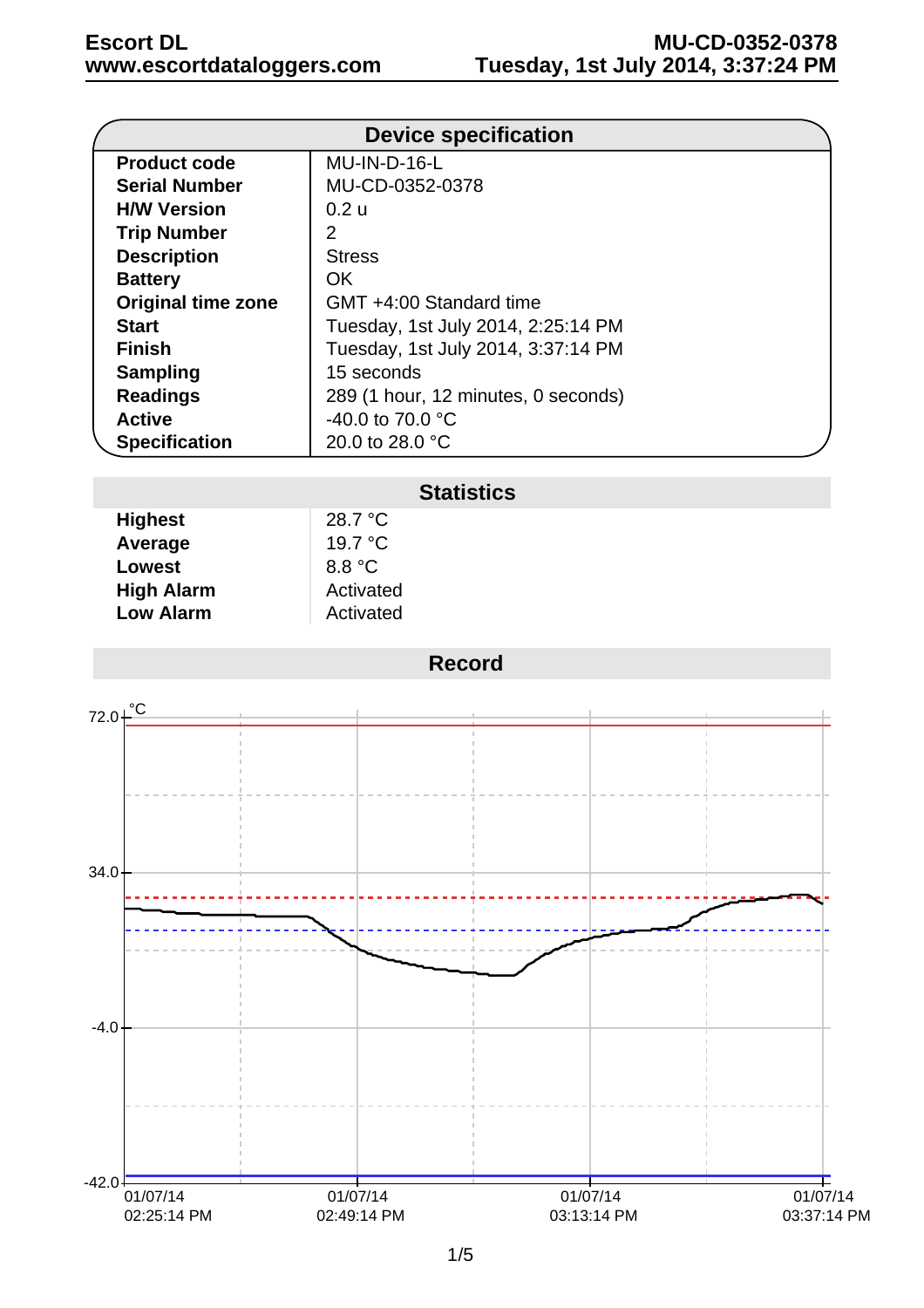| 8.0 to 8.9 °C           |
|-------------------------|
| 9.0 to 9.9 $^{\circ}$ C |
| 10.0 to 10.9 °C         |
| 11.0 to 11.9 °C         |
| 12.0 to 12.9 °C         |
| 13.0 to 13.9 °C         |
| 14.0 to 14.9 °C         |
| 15.0 to 15.9 °C         |
| 16.0 to 16.9 °C         |
| 17.0 to 17.9 °C         |
| 18.0 to 18.9 °C         |
| 19.0 to 19.9 °C         |
| 28.1 to 29.0 °C         |

## **Out of specification**

| 8.0 to 8.9 °C   | 1 minute, 30 seconds  |
|-----------------|-----------------------|
| 9.0 to 9.9 °C   | 5 minutes, 0 seconds  |
| 10.0 to 10.9 °C | 3 minutes, 45 seconds |
| 11.0 to 11.9 °C | 2 minutes, 45 seconds |
| 12.0 to 12.9 °C | 2 minutes, 30 seconds |
| 13.0 to 13.9 °C | 2 minutes, 0 seconds  |
| 14.0 to 14.9 °C | 2 minutes, 0 seconds  |
| 15.0 to 15.9 °C | 1 minute, 45 seconds  |
| 16.0 to 16.9 °C | 2 minutes, 15 seconds |
| 17.0 to 17.9 °C | 2 minutes, 0 seconds  |
| 18.0 to 18.9 °C | 3 minutes, 0 seconds  |
| 19.0 to 19.9 °C | 3 minutes, 45 seconds |
| 28.1 to 29.0 °C | 3 minutes, 30 seconds |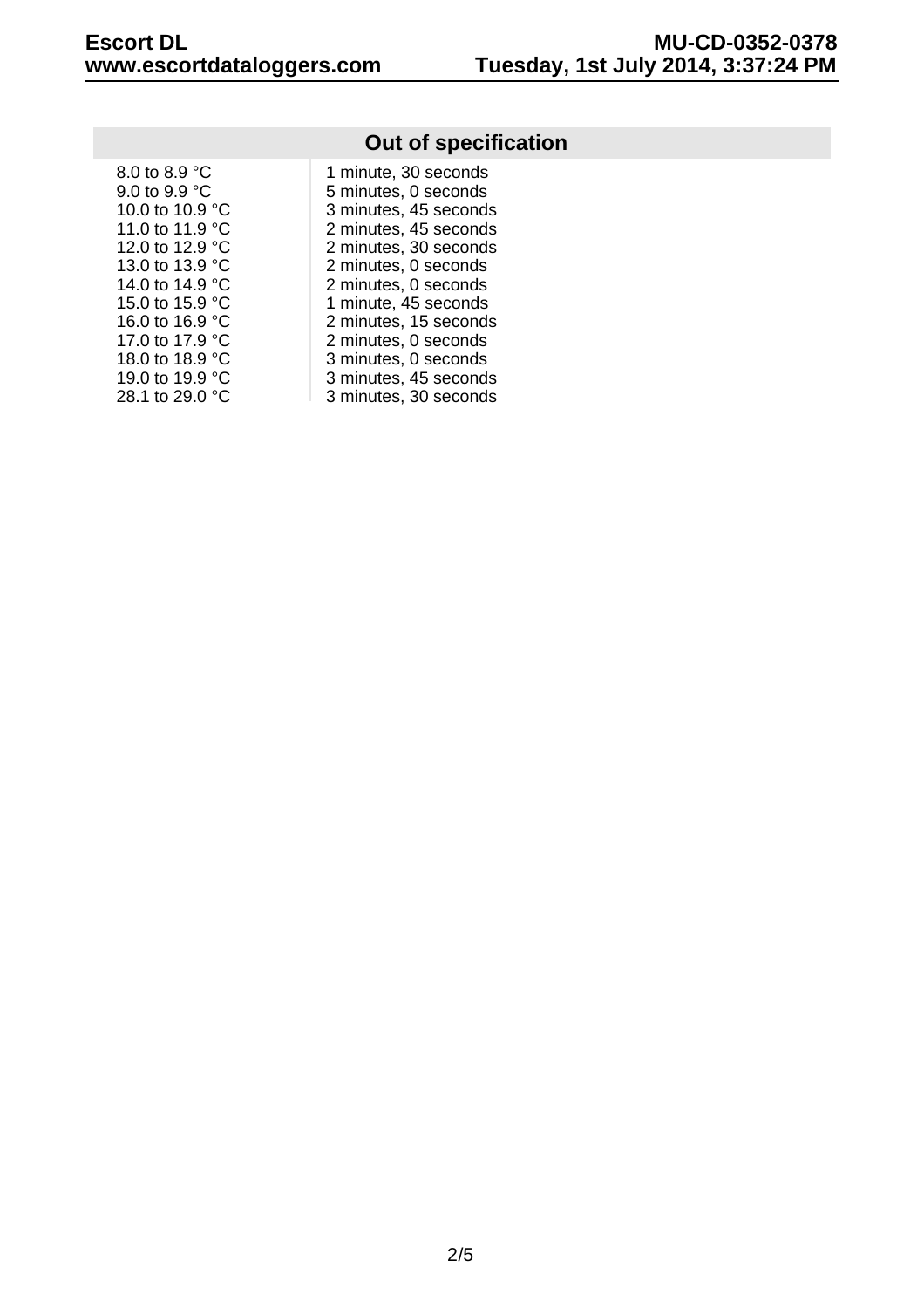| Index          | Date                 | Time                       | $\rm ^{\circ}C$ | Index          | Date                 | Time                       | $^{\circ}C$  |
|----------------|----------------------|----------------------------|-----------------|----------------|----------------------|----------------------------|--------------|
|                |                      |                            |                 |                |                      |                            |              |
| 00001          | 01/07/14             | 02:25:14 PM                | 25.2            | 00002          | 01/07/14             | 02:25:29 PM                | 25.2         |
| 00003          | 01/07/14             | 02:25:44 PM                | 25.2            | 00004          | 01/07/14             | 02:25:59 PM                | 25.2         |
| 00005          | 01/07/14             | 02:26:14 PM                | 25.2            | 00006          | 01/07/14             | 02:26:29 PM                | 25.2         |
| 00007          | 01/07/14             | 02:26:44 PM                | 25.1            | 00008          | 01/07/14             | 02:26:59 PM                | 25.1         |
| 00009          | 01/07/14             | 02:27:14 PM                | 25.0            | 00010          | 01/07/14             | 02:27:29 PM                | 25.0         |
| 00011          | 01/07/14             | 02:27:44 PM                | 24.9            | 00012          | 01/07/14             | 02:27:59 PM                | 24.9         |
| 00013<br>00015 | 01/07/14<br>01/07/14 | 02:28:14 PM<br>02:28:44 PM | 24.8<br>24.7    | 00014<br>00016 | 01/07/14<br>01/07/14 | 02:28:29 PM<br>02:28:59 PM | 24.8<br>24.7 |
| 00017          | 01/07/14             | 02:29:14 PM                | 24.6            | 00018          | 01/07/14             | 02:29:29 PM                | 24.6         |
| 00019          | 01/07/14             | 02:29:44 PM                | 24.5            | 00020          | 01/07/14             | 02:29:59 PM                | 24.5         |
| 00021          | 01/07/14             | 02:30:14 PM                | 24.4            | 00022          | 01/07/14             | 02:30:29 PM                | 24.4         |
| 00023          | 01/07/14             | 02:30:44 PM                | 24.3            | 00024          | 01/07/14             | 02:30:59 PM                | 24.3         |
| 00025          | 01/07/14             | 02:31:14 PM                | 24.2            | 00026          | 01/07/14             | 02:31:29 PM                | 24.2         |
| 00027          | 01/07/14             | 02:31:44 PM                | 24.1            | 00028          | 01/07/14             | 02:31:59 PM                | 24.1         |
| 00029          | 01/07/14             | 02:32:14 PM                | 24.1            | 00030          | 01/07/14             | 02:32:29 PM                | 24.1         |
| 00031          | 01/07/14             | 02:32:44 PM                | 24.0            | 00032          | 01/07/14             | 02:32:59 PM                | 24.0         |
| 00033          | 01/07/14             | 02:33:14 PM                | 23.9            | 00034          | 01/07/14             | 02:33:29 PM                | 23.9         |
| 00035          | 01/07/14             | 02:33:44 PM                | 23.9            | 00036          | 01/07/14             | 02:33:59 PM                | 23.8         |
| 00037          | 01/07/14             | 02:34:14 PM                | 23.8            | 00038          | 01/07/14             | 02:34:29 PM                | 23.8         |
| 00039          | 01/07/14             | 02:34:44 PM                | 23.8            | 00040          | 01/07/14             | 02:34:59 PM                | 23.8         |
| 00041          | 01/07/14             | 02:35:14 PM                | 23.7            | 00042          | 01/07/14             | 02:35:29 PM                | 23.7         |
| 00043          | 01/07/14             | 02:35:44 PM                | 23.7            | 00044          | 01/07/14             | 02:35:59 PM                | 23.7         |
| 00045          | 01/07/14             | 02:36:14 PM                | 23.7            | 00046          | 01/07/14             | 02:36:29 PM                | 23.7         |
| 00047          | 01/07/14             | 02:36:44 PM                | 23.6            | 00048          | 01/07/14             | 02:36:59 PM                | 23.6         |
| 00049          | 01/07/14             | 02:37:14 PM                | 23.6            | 00050          | 01/07/14             | 02:37:29 PM                | 23.6         |
| 00051<br>00053 | 01/07/14<br>01/07/14 | 02:37:44 PM<br>02:38:14 PM | 23.6<br>23.6    | 00052<br>00054 | 01/07/14<br>01/07/14 | 02:37:59 PM<br>02:38:29 PM | 23.6<br>23.6 |
| 00055          | 01/07/14             | 02:38:44 PM                | 23.6            | 00056          | 01/07/14             | 02:38:59 PM                | 23.5         |
| 00057          | 01/07/14             | 02:39:14 PM                | 23.5            | 00058          | 01/07/14             | 02:39:29 PM                | 23.5         |
| 00059          | 01/07/14             | 02:39:44 PM                | 23.5            | 00060          | 01/07/14             | 02:39:59 PM                | 23.5         |
| 00061          | 01/07/14             | 02:40:14 PM                | 23.5            | 00062          | 01/07/14             | 02:40:29 PM                | 23.5         |
| 00063          | 01/07/14             | 02:40:44 PM                | 23.5            | 00064          | 01/07/14             | 02:40:59 PM                | 23.5         |
| 00065          | 01/07/14             | 02:41:14 PM                | 23.5            | 00066          | 01/07/14             | 02:41:29 PM                | 23.4         |
| 00067          | 01/07/14             | 02:41:44 PM                | 23.4            | 00068          | 01/07/14             | 02:41:59 PM                | 23.4         |
| 00069          | 01/07/14             | 02:42:14 PM                | 23.4            | 00070          | 01/07/14             | 02:42:29 PM                | 23.4         |
| 00071          | 01/07/14             | 02:42:44 PM                | 23.4            | 00072          | 01/07/14             | 02:42:59 PM                | 23.4         |
| 00073          | 01/07/14             | 02:43:14 PM                | 23.4            | 00074          | 01/07/14             | 02:43:29 PM                | 23.4         |
| 00075          | 01/07/14             | 02:43:44 PM                | 23.4            | 00076          | 01/07/14             | 02:43:59 PM                | 23.4         |
| 00077          | 01/07/14             | 02:44:14 PM                | 23.4            | 00078          | 01/07/14             | 02:44:29 PM                | 23.1         |
| 00079          | 01/07/14             | 02:44:44 PM                | 22.8            | 00080          | 01/07/14             | 02:44:59 PM                | 22.4         |
| 00081          | 01/07/14             | 02:45:14 PM                | 21.9            | 00082          | 01/07/14             | 02:45:29 PM                | 21.5         |
| 00083<br>00085 | 01/07/14<br>01/07/14 | 02:45:44 PM                | 21.1<br>20.2    | 00084          | 01/07/14<br>01/07/14 | 02:45:59 PM<br>02:46:29 PM | 20.6<br>19.7 |
| 00087          | 01/07/14             | 02:46:14 PM<br>02:46:44 PM | 19.3            | 00086<br>00088 | 01/07/14             | 02:46:59 PM                | 18.9         |
| 00089          | 01/07/14             | 02:47:14 PM                | 18.4            | 00090          | 01/07/14             | 02:47:29 PM                | 18.0         |
| 00091          | 01/07/14             | 02:47:44 PM                | 17.7            | 00092          | 01/07/14             | 02:47:59 PM                | 17.3         |
| 00093          | 01/07/14             | 02:48:14 PM                | 16.9            | 00094          | 01/07/14             | 02:48:29 PM                | 16.6         |
| 00095          | 01/07/14             | 02:48:44 PM                | 16.3            | 00096          | 01/07/14             | 02:48:59 PM                | 16.0         |
| 00097          | 01/07/14             | 02:49:14 PM                | 15.7            | 00098          | 01/07/14             | 02:49:29 PM                | 15.4         |
| 00099          | 01/07/14             | 02:49:44 PM                | 15.1            | 00100          | 01/07/14             | 02:49:59 PM                | 14.9         |
| 00101          | 01/07/14             | 02:50:14 PM                | 14.6            | 00102          | 01/07/14             | 02:50:29 PM                | 14.4         |
| 00103          | 01/07/14             | 02:50:44 PM                | 14.2            | 00104          | 01/07/14             | 02:50:59 PM                | 14.0         |
| 00105          | 01/07/14             | 02:51:14 PM                | 13.8            | 00106          | 01/07/14             | 02:51:29 PM                | 13.6         |
| 00107          | 01/07/14             | 02:51:44 PM                | 13.4            | 00108          | 01/07/14             | 02:51:59 PM                | 13.2         |
| 00109          | 01/07/14             | 02:52:14 PM                | 13.0            | 00110          | 01/07/14             | 02:52:29 PM                | 12.9         |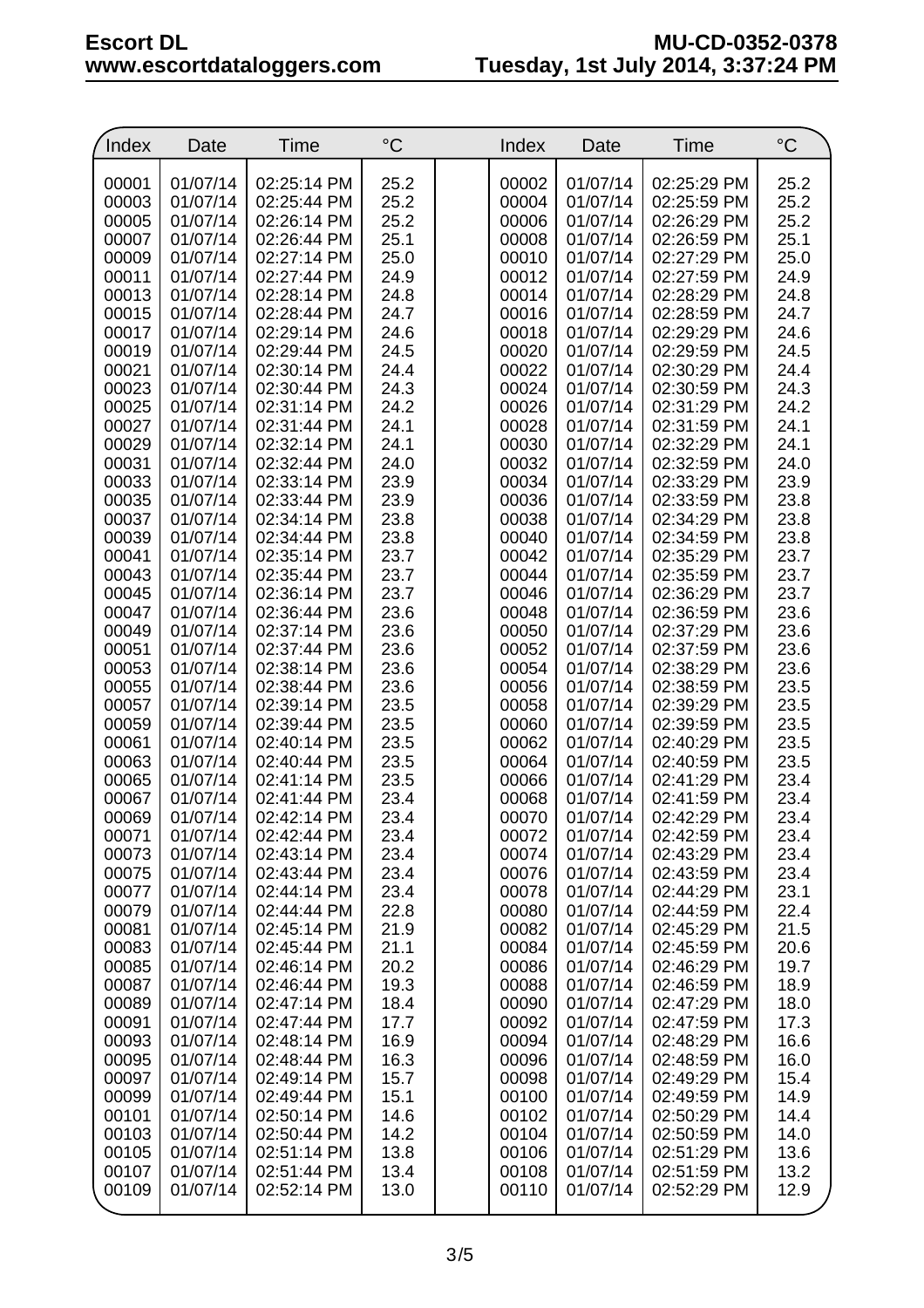| Index          | Date                 | Time                       | $^{\circ}C$  | Index          | Date                 | Time                       | $^{\circ}C$  |
|----------------|----------------------|----------------------------|--------------|----------------|----------------------|----------------------------|--------------|
| 00111          | 01/07/14             | 02:52:44 PM                | 12.8         | 00112          | 01/07/14             | 02:52:59 PM                | 12.6         |
| 00113          | 01/07/14             | 02:53:14 PM                | 12.4         | 00114          | 01/07/14             | 02:53:29 PM                | 12.3         |
| 00115          | 01/07/14             | 02:53:44 PM                | 12.2         | 00116          | 01/07/14             | 02:53:59 PM                | 12.0         |
| 00117          | 01/07/14             | 02:54:14 PM                | 11.9         | 00118          | 01/07/14             | 02:54:29 PM                | 11.8         |
| 00119          | 01/07/14             | 02:54:44 PM                | 11.7         | 00120          | 01/07/14             | 02:54:59 PM                | 11.6         |
| 00121          | 01/07/14             | 02:55:14 PM                | 11.4         | 00122          | 01/07/14             | 02:55:29 PM                | 11.3         |
| 00123          | 01/07/14             | 02:55:44 PM                | 11.2         | 00124          | 01/07/14             | 02:55:59 PM                | 11.1         |
| 00125          | 01/07/14             | 02:56:14 PM                | 11.0         | 00126          | 01/07/14             | 02:56:29 PM                | 10.9         |
| 00127          | 01/07/14             | 02:56:44 PM                | 10.8         | 00128          | 01/07/14             | 02:56:59 PM                | 10.7         |
| 00129          | 01/07/14             | 02:57:14 PM                | 10.6         | 00130          | 01/07/14             | 02:57:29 PM                | 10.6         |
| 00131          | 01/07/14             | 02:57:44 PM                | 10.5         | 00132          | 01/07/14             | 02:57:59 PM                | 10.4         |
| 00133          | 01/07/14             | 02:58:14 PM                | 10.3         | 00134          | 01/07/14             | 02:58:29 PM                | 10.3         |
| 00135          | 01/07/14             | 02:58:44 PM                | 10.2         | 00136          | 01/07/14             | 02:58:59 PM                | 10.1         |
| 00137          | 01/07/14             | 02:59:14 PM                | 10.0         | 00138          | 01/07/14             | 02:59:29 PM                | 10.0         |
| 00139          | 01/07/14             | 02:59:44 PM                | 9.9          | 00140          | 01/07/14             | 02:59:59 PM                | 9.8          |
| 00141          | 01/07/14             | 03:00:14 PM                | 9.8          | 00142          | 01/07/14             | 03:00:29 PM                | 9.7          |
| 00143          | 01/07/14             | 03:00:44 PM                | 9.6          | 00144          | 01/07/14             | 03:00:59 PM                | 9.6          |
| 00145          | 01/07/14             | 03:01:14 PM                | 9.5          | 00146          | 01/07/14             | 03:01:29 PM                | 9.5          |
| 00147          | 01/07/14             | 03:01:44 PM                | 9.4          | 00148          | 01/07/14             | 03:01:59 PM                | 9.4          |
| 00149          | 01/07/14             | 03:02:14 PM                | 9.3          | 00150          | 01/07/14             | 03:02:29 PM                | 9.2          |
| 00151          | 01/07/14             | 03:02:44 PM                | 9.2          | 00152          | 01/07/14             | 03:02:59 PM                | 9.1          |
| 00153          | 01/07/14             | 03:03:14 PM                | 9.1          | 00154          | 01/07/14             | 03:03:29 PM                | 9.0          |
| 00155          | 01/07/14             | 03:03:44 PM                | 9.0          | 00156          | 01/07/14             | 03:03:59 PM                | 9.0          |
| 00157          | 01/07/14             | 03:04:14 PM                | 8.9          | 00158          | 01/07/14             | 03:04:29 PM                | 8.9          |
| 00159          | 01/07/14             | 03:04:44 PM                | 8.8          | 00160          | 01/07/14             | 03:04:59 PM                | 8.8          |
| 00161          | 01/07/14             | 03:05:14 PM                | 8.8          | 00162          | 01/07/14             | 03:05:29 PM                | 8.9          |
| 00163          | 01/07/14             | 03:05:44 PM                | 9.2          | 00164          | 01/07/14             | 03:05:59 PM                | 9.7          |
| 00165          | 01/07/14             | 03:06:14 PM                | 10.1         | 00166          | 01/07/14             | 03:06:29 PM                | 10.6         |
| 00167          | 01/07/14             | 03:06:44 PM                | 11.1         | 00168          | 01/07/14             | 03:06:59 PM                | 11.6         |
| 00169          | 01/07/14             | 03:07:14 PM                | 12.0         | 00170          | 01/07/14             | 03:07:29 PM                | 12.4         |
| 00171          | 01/07/14             | 03:07:44 PM                | 12.9         | 00172          | 01/07/14             | 03:07:59 PM                | 13.2         |
| 00173          | 01/07/14             | 03:08:14 PM                | 13.5         | 00174          | 01/07/14             | 03:08:29 PM                | 13.8         |
| 00175          | 01/07/14             | 03:08:44 PM                | 14.1         | 00176          | 01/07/14             | 03:08:59 PM                | 14.4         |
| 00177          | 01/07/14             | 03:09:14 PM                | 14.7         | 00178          | 01/07/14             | 03:09:29 PM                | 15.0         |
| 00179          | 01/07/14             | 03:09:44 PM                | 15.2         | 00180          | 01/07/14             | 03:09:59 PM                | 15.5         |
| 00181          | 01/07/14             | 03:10:14 PM                | 15.7         | 00182          | 01/07/14             | 03:10:29 PM                | 16.0         |
| 00183          | 01/07/14             | 03:10:44 PM                | 16.2         | 00184          | 01/07/14             | 03:10:59 PM                | 16.4         |
| 00185          | 01/07/14             | 03:11:14 PM                | 16.7         | 00186          | 01/07/14             | 03:11:29 PM                | 16.9         |
| 00187<br>00189 | 01/07/14<br>01/07/14 | 03:11:44 PM<br>03:12:14 PM | 17.1<br>17.4 | 00188<br>00190 | 01/07/14<br>01/07/14 | 03:11:59 PM<br>03:12:29 PM | 17.2<br>17.5 |
| 00191          | 01/07/14             | 03:12:44 PM                | 17.7         | 00192          | 01/07/14             | 03:12:59 PM                | 17.8         |
| 00193          | 01/07/14             | 03:13:14 PM                | 18.0         | 00194          | 01/07/14             | 03:13:29 PM                | 18.1         |
| 00195          | 01/07/14             | 03:13:44 PM                | 18.3         | 00196          | 01/07/14             | 03:13:59 PM                | 18.4         |
| 00197          | 01/07/14             | 03:14:14 PM                | 18.5         | 00198          | 01/07/14             | 03:14:29 PM                | 18.6         |
| 00199          | 01/07/14             | 03:14:44 PM                | 18.7         | 00200          | 01/07/14             | 03:14:59 PM                | 18.8         |
| 00201          | 01/07/14             | 03:15:14 PM                | 18.9         | 00202          | 01/07/14             | 03:15:29 PM                | 19.0         |
| 00203          | 01/07/14             | 03:15:44 PM                | 19.1         | 00204          | 01/07/14             | 03:15:59 PM                | 19.2         |
| 00205          | 01/07/14             | 03:16:14 PM                | 19.3         | 00206          | 01/07/14             | 03:16:29 PM                | 19.4         |
| 00207          | 01/07/14             | 03:16:44 PM                | 19.4         | 00208          | 01/07/14             | 03:16:59 PM                | 19.5         |
| 00209          | 01/07/14             | 03:17:14 PM                | 19.6         | 00210          | 01/07/14             | 03:17:29 PM                | 19.7         |
| 00211          | 01/07/14             | 03:17:44 PM                | 19.7         | 00212          | 01/07/14             | 03:17:59 PM                | 19.8         |
| 00213          | 01/07/14             | 03:18:14 PM                | 19.9         | 00214          | 01/07/14             | 03:18:29 PM                | 19.9         |
| 00215          | 01/07/14             | 03:18:44 PM                | 20.0         | 00216          | 01/07/14             | 03:18:59 PM                | 20.0         |
| 00217          | 01/07/14             | 03:19:14 PM                | 20.1         | 00218          | 01/07/14             | 03:19:29 PM                | 20.1         |
| 00219          | 01/07/14             | 03:19:44 PM                | 20.2         | 00220          | 01/07/14             | 03:19:59 PM                | 20.2         |
|                |                      |                            |              |                |                      |                            |              |